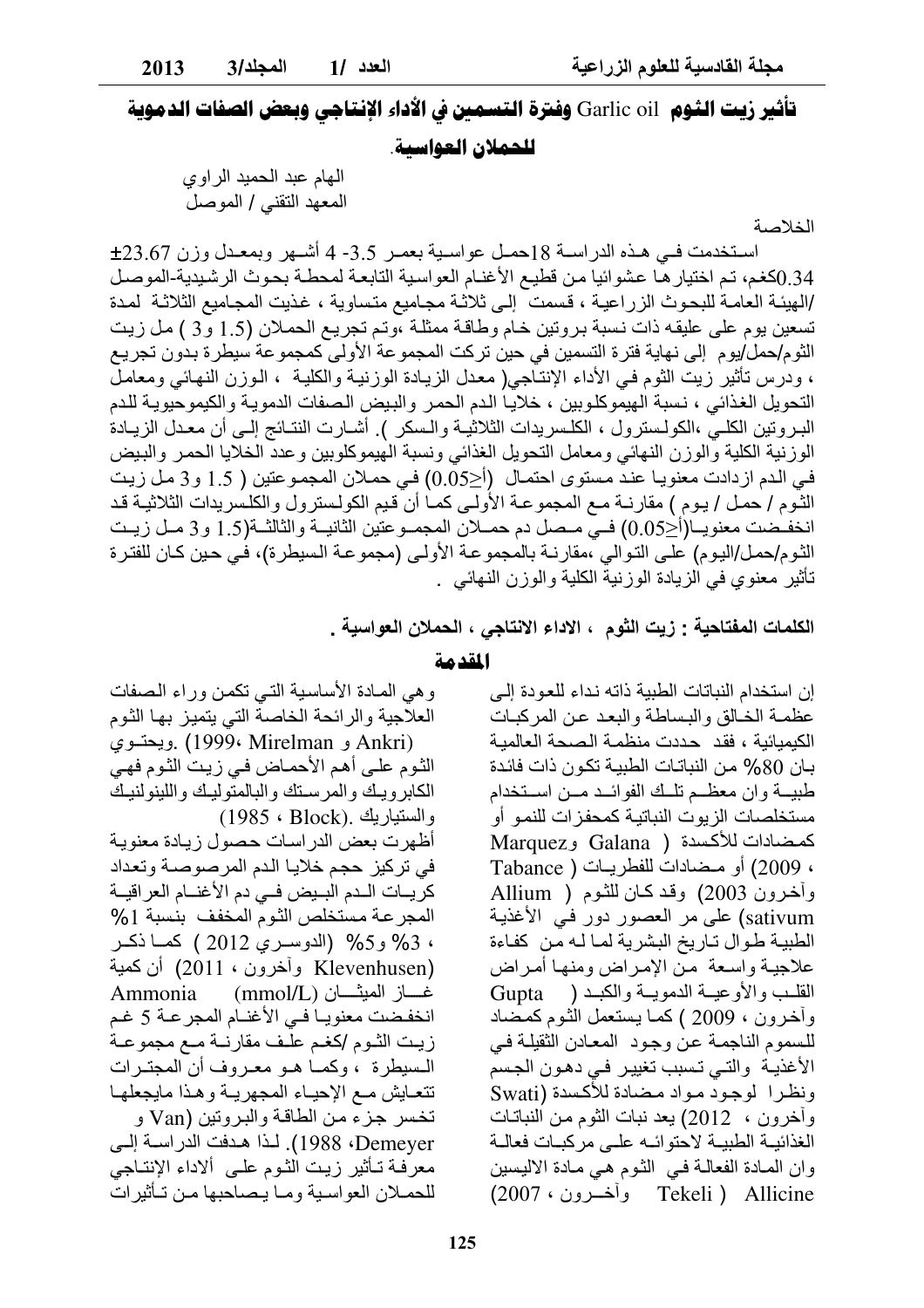2013 المجلد/3 العدد /1

وحفظت في درجة حرارة (-20م°) لحين إجراء، الفحوصات التالية : قياس تركيز البرونين الكلبى بطريقة البيوريت وحسبما جاء في( 1999Burits ) ، وقياس السكر باستخدام Plasmatec. ) مصنع من قبل شركة ( .Plasmatec U.K) باستخدام جهاز المطياف الضوئي على طول موجي500 نانوميتر وحسبما جاء في( 1999Burits)، وقياس تركيز الكولسترول والكلسريدات الثلاثية باستخدام (kit )مصنع من Bio Labo Reagents, Mazy . ) قبل شركة France) وحسبما جاء في( Sigma ،1990)وباستخدام جهاز المطياف الضوئي ، والقسم الاخر وضع في عبوات بلاستيكية حاوية على مانع التخثر(EDTA) ، واستخدمت عينات الدم لحساب كريات الدم الحمر والبيض باستخدام طريقة الهيموسايتوميتر المعتمدة ، وقياس تركيز خضاب الدم ( HB ) باستخدام طريقة ساهلي المعتمدة من قبل Schalm وأخرون ( 1975) ، تم تحليل البيانات للتجربة باستخدام التصميم العشوائي الكامل ( CRD) وتم تنفيذ التحليل الإحصائي والمقارنة بين المتوسطات باستخدام الحاسوب الالكتروني وبتطبيق برنامج (SAS) 2000) كما تم اختبار معنوية الاختلافات بين المتوسطات باستخدام اختبار دنكن (1955 Duncan) المتعدد المديات وحسب ما جاء في .( Steel وTerrie 1960۰) وفق النموذج الرياضـي التالـي :  $Y_{ij} = \mu + T_i + e_{ij}$ الصفة المدروسة\_ $\rm{Y_{ii}}$ u = المتوسط العام للصفة . Ti = تأثير المعاملة إذ شملت الدراسة ثلاثة معاملات حيث j تمثّل زيت الثوم (صفر ،1.5 و3مل) <sub>eii</sub>=الْخطأ العشوائي الذي يتوزع طبيعيا بمنوسط يساوي صفر وبنباين قدره .

فسلجيه ( بعض الصفات الدميــة الكيموحيويــة لمصل الدم ).

## المواد وطرائق العمل

استخدام في هذه التجربة ثمانية عشر حمل عواسي بعمر 3-4 أشهر بعد الفطام وبمعدل وزن 23.67± 0.34 وزعت عشوائيا إلى ثلاثة مجامیع متقاربة فی معدل أوزانها ، تم استخدام زيت الثوم كالأتي المجموعة الأولى : عليقه سيطرة بدون إضافات والمجموعة الثانية : سيطرة + 1.5مل زيت ثوم /حيوان / يوم والمحموعة الثالثة عليقه سيطرة + 3مل زيت الثوم/ حيوان / يوم وقدمت العلائق بواقع وجبتين باليوم الأولى عند الساعة الثامنة صباحا والثانية عند الساعة الثالثة عصرا لتغطى الاحتياجات اليومية من المركبات الغذائية وحسب مقررات ( NRC ، 1994 ) جهزت العليقة من قبل معمل علف المحطة ( جدول 1) العلف المتبقى كان يجمع صباح كل يوم وقبل تقديم وجبة العلف الصباحية ثم يوزن ويطرح من كمية العلف المقدم لحساب كمية العلف المتناول يوميا بالإضافة إلىي أن المجاميع الثلاثة تخرج للرعى بمعدل خمس ساعات بوميا وتم خلال هذه التجربة تقديم زيت الثوم عن طريق الفم بواسطة المجرعة البيطرية المدرجة مرة واحدة يوميا ابتدأ من اليوم الأول للتجربة ولغاية 90 يوم وخلال هذه التجربة تم تسجيل البيانات المتعلقة بالحملان (الوزن الابتدائي ، معدل الزيادة الوزنية الكلية والوزن النهائي) وفي نهاية التجربة تم سحب 10 مل من الدم من الوريد الوداجي من جميع حيوانات التجربة ، قسم منها وضع في أنابيب زجاجية خالية من مانع التخثر وتركت لمدة 12 ساعة وبدرجة حرارة الغرفة ، تم فصل مصل الدم عن الخثرة المتكونة باستخدام جهاز الطرد المركزي بسرعة 3000 دورة / دقيقة ولمدة 15دقيقة ، ووضع في أنابيب بلاستيكية محكمة السد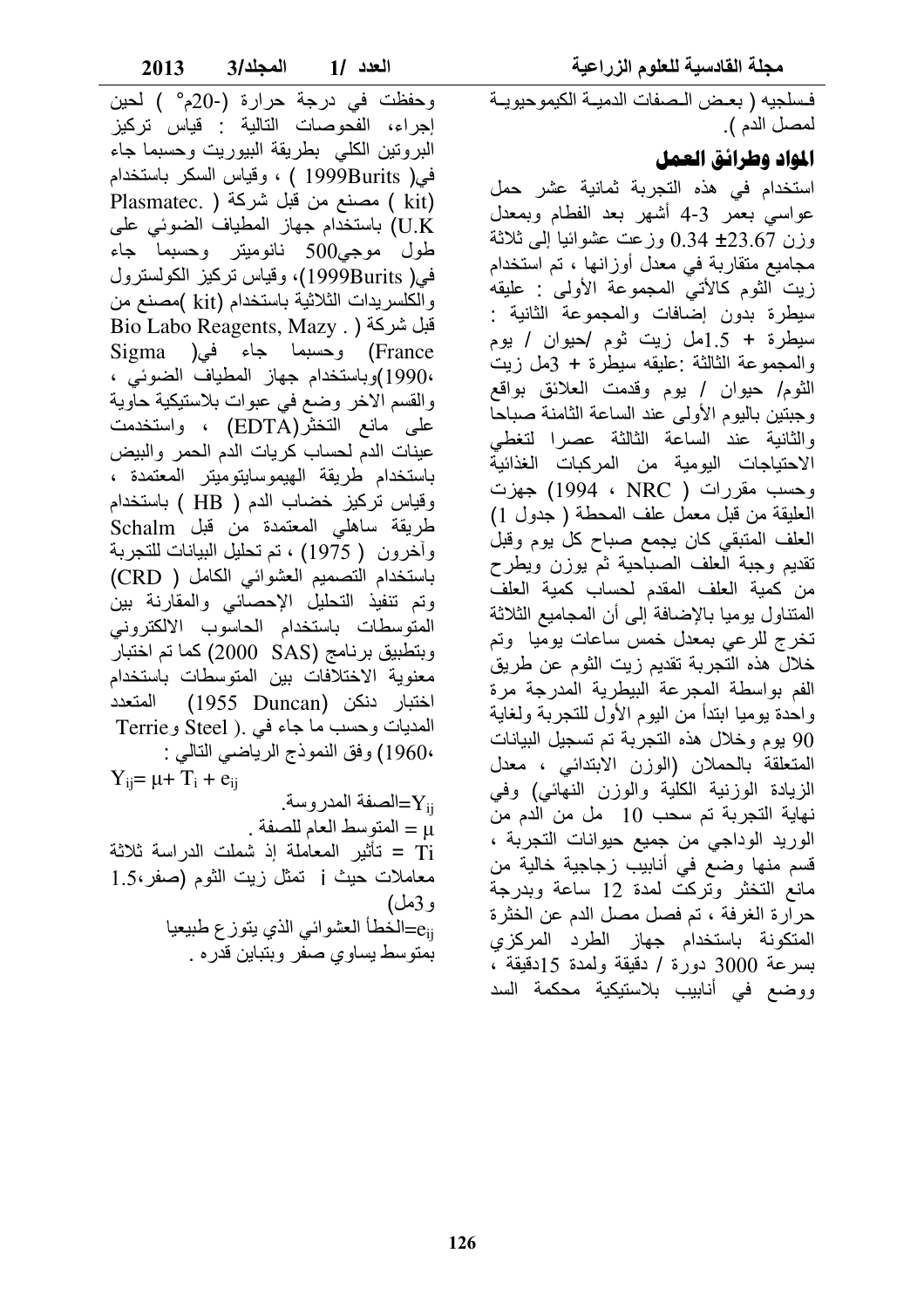| پγ • ≀ ∖<br>ぃ. 、 、 |                                                |
|--------------------|------------------------------------------------|
| العلبقة            | المكونات                                       |
| 40                 | الشعير الأسود                                  |
| 37                 | نخالة الحنطة                                   |
| 10                 | كسبة فول الصويا                                |
| 10                 | ذرة صفراء                                      |
|                    | البنتونايت                                     |
|                    | حجر الكلس                                      |
|                    | ملح الطعام                                     |
|                    | التحليل الكيميائي                              |
| 14.715             | البروتين الخام(%)*                             |
| 27276              | الطاقة المتأبضة<br>(كيلوسعر ه/كغم مادة علفبة * |

حدول (1) مكونات العليقة وتركيبها الكيميائي (%)

\* تم حساب المركبـات الـغذائيـة للـعليقـه مـن جـدول التحليـل الكيميـائـي للمـواد الـعلفيـة الـعراقيـة ( الخواجـة وأخرون 1978) .

#### النتائج والمناقشة

شملت هذه الدراسة تأثير إضافة زيت الثوم على أوزان الحملان وبعض الصفات الكيموحيويـه والصفات الدموية وفترات التسمين في الحملان العو اسية.

أو لا: الصفات الانتاجبة

أ- تأثير زيت الثوم أوضحت نتائج التحليل الإحصائي المتعلقة بكميات العلف المتناولة لمجاميع المعاملات الثلاثة ( صفر ، 1.5 و3 مل ) زيت الثوم جدول (2) بان المجموعة الثالثة (3 مل زيت الثوم /حمل /يوم ) تناولت كمبة من العلبقة بمعدل اقل حسابيا من الكمبات التي تناولتها المجموعتين(صفر و 1.5 ) مل زبت النوم/حمل / بوم حبث كانت 1.02 مقارنة مع 1.52و1.23 كغم / يوم / حمل للمجموعة الثانية والثالثة ، كما أوضح التحليل الإحصائي لنتائج الدراسة المتعلقة بالزيادة الوزنية الكلية والوزن النهائبي إلى وجود اختلاف معنوى لزيت الثوم (أ<0.05) بين المجاميع الثلاثة حيث تفوقت المجموعتين الثانية والثالثة (1.5 و 3) مل زيت الثوم / حمل / يوم علمي المجموعة الأولى ( السيطرة ) ، كما أوضحت نتائج ان معامل التحويل الغذائبي بان حملان ألمجموعتين 1.5 و3 مل زيت الثوم/ حمل / يوم كانتا أفضل بهذه الصفة بنسبة 85.97 و30.38 عن مجموعة السيطرة وقد يعزى

السبب إلى أن استخدام زيت الثوم يقلل من كمية غاز الميثان الناتجة مما يؤدى إلى زيادة الاستفادة من الطاقة(Cardozo واخرون 2005 ، Verma وأخرون ، 2012 ، Carla وأخرون 2011 ، Klevenhusen وأخرون ، 2011 و Busquet وأخرون ، 2005) وهناك سبب أخرٍ أن زيت الثوم يحتوي على الدهون غير المشبعة، التي تقلل من نسبة Acetate وتزيد من نسبة Propionate وعندما نزداد نسبة الــ Propionate مقارنة مع بقية الأحماض الدهنية، تؤدي الىي زيادة في وزن الحيوان نتيجة لترسيب الدهون (Busquet وأخرون ، 2005 ) و ( Kongmun وأخرون ، 2011) ان هذا النَّاثير مفيدٌ عندما يكون الهدف هو تسمين الحيوان، وجاءت هذه النتائج متفقة مع نتائج (Khalesizadeh وأخرون ، 2011 ) عند إضافة 0.4غم زيت الثوم إلى علائق الحملان ومع نتائج (Ghosh وأخرون ، 2010) عند استخدامهم 250 ملغم / كغم وزن حي مستخلص الثوم حصل على زيادة معنوية في الزيادة الوزنية اليومية ومعامل التحويل الغذائبي للعجول . ومع نتائج Ahmedوأخرون ، (2009) الذين أشاروا إلى وجود تأثير معنوي لعصير الثوم المستخدم بنسبة 2.5 %/ كغم علف /يوم في الزيادة الو ز نبـه الكلبـه لـعـجو ل الـجـامو س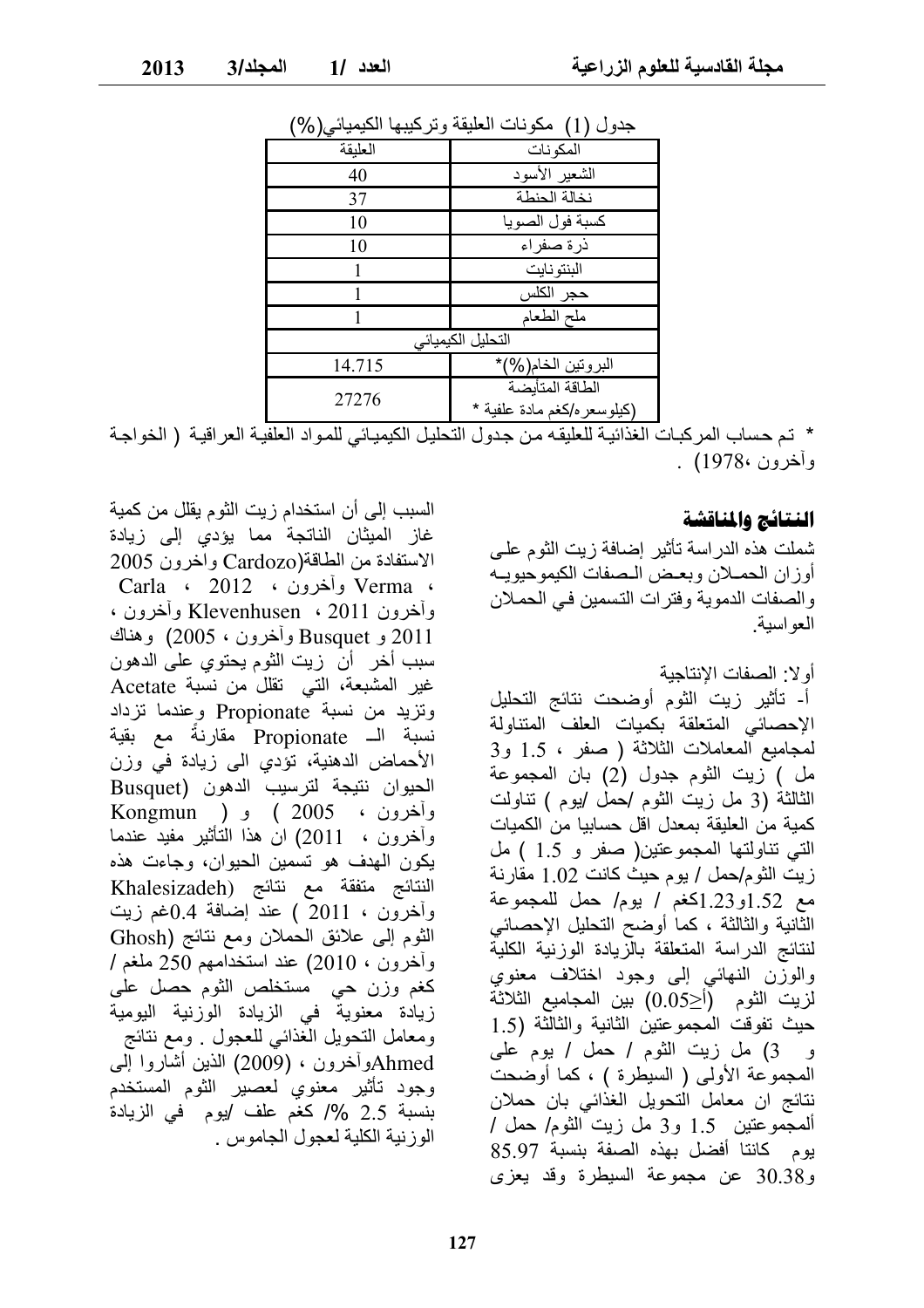| المتوسط <del>_</del> الحص العياسي |                   |                    |                          |                              |                    |  |  |
|-----------------------------------|-------------------|--------------------|--------------------------|------------------------------|--------------------|--|--|
| معامل التحويل                     | الزيادة الوزنية   | الوزن / كغم        |                          | المادة العلفبة               | الصفات<br>المدروسة |  |  |
| كغم عليقه / [كغم<br>زيادة وزنيه   | الكلية / كغم /حمل | النهائي            | الابتدائى                | المتناولة كغم ا<br>يوم / حمل | زيت الثوم          |  |  |
| $0.78 \pm 11.47$                  | $0.26 \pm 11.92$  | $2.34\pm7.35.87$   | $1.80 \pm 23.95$         | $3.20 \pm 1.52$              | صفر                |  |  |
| $0.62 \pm 7.81$                   | $0.76$ +ب $14.17$ | 37.43ب±2.48        | $2.20 \pm 23.26$         | $3.12 \pm 1.23$              | 1.5مل              |  |  |
| $071\pm 15.99$                    | $0.45\pm 15.31$   | $3.32\pm$ 39.12    | 2.39±23.81               | $3.02 \pm 1.02$              | 3 مل               |  |  |
| $0.70 \pm 8.31$                   | $0.49 \pm 13.80$  | $2.71 \pm 37.14$   | $2.13 \pm 23.67$         | $3.11 \pm 1.25$              | المتوسط            |  |  |
|                                   |                   |                    |                          |                              | فتر ة التسمين      |  |  |
| $0.56 \pm 3.73$                   | $0.87 \pm 10.05$  | $0.67 \pm 0.33.50$ | $2.43\pm 23.45$          | $1.80\pm 1.251$              | الأولى(30)يوم      |  |  |
| $0.69{\pm}4.92$                   | $0.48 + 14.15$    | $0.46 \pm 37.86$   | $2.56\pm 23.71$          | $2.20\pm 1.162$              | الثانية (60)يوم    |  |  |
| $0.54 \pm 6.99$                   | $0.82\pm 17.21$   | $0.34\pm 41.06$    | $3.43\pm\frac{1}{2}3.85$ | $2.46\pm 1.337$              | الثالثة (90)يوم    |  |  |
| $0.59 \pm 5.21$                   | $0.72 \pm 13.80$  | $0.49 \pm 37.14$   | $2.80 \pm 23.67$         | $2.15 \pm 1.25$              | المتوسط            |  |  |

الجدول(2): تأثير بعض العوامل المدروسة في بعض الصفات الإنتاجية للحملان العواسية الأمتعد سططا اخطأ القداس

\*-المتوسطات التي تحمل حروفا مختلفة لنفس الصفة تختلف معنويا تحت مستوى احتمال5%

ب: تسأثير الفتــر ة : أو ضـــحت نتــائج التحليــل الإحساني فـي الجـدول (2) وجـود تـاثيرات معنوية لفترة التسمين في معدل الزيادة الوزنية الكلية والوزن النهائي حيث كانت الزيادة الوزنية الكلية أعلى معنّويـا (أ<0.05) للفترتين الثانية (60يوم) والثالثة (90يوم ) مقارنة بالفترة الأولىي (30يوم) ، بينمـا كانـت نتـائج معـدلات التحويل الغذائي أفضلها الفترة الأولى وكانت قيمها 3.73 ، 4.92 ، 6.99 كغم عليقه / كغم علسي التسوالبي ، وقبد يعيز ي النفيوق المعنسوي (أ<0.05) في الوزن النهائي إلى انه كلما زادت فترة التسمين كلمــا أدى ذلـك إلــى زيــادة نـسبة الدهن الى نسبة العظام Yarahmadi واخرون (2011) وجاءت هذه النتائج متفقة مع نتائج المهداوي(2011) الذي وجد تأثير معنوى لفترة التسمين في الوزن الحي للحملان العواسية المسمنة 6.18 ، 39.72، 47.34 كغم على ئسلاث فتسرات (1-55)،(85-01) ،( 115-1) ومع نتائج (الطالب وعبد العزيـز ، 2006) اللَّـذَّانِ وجَّـد تَــأَثيرِ عــالى المعنويــة (أ<0.01) لفترة التسمين في الوزن الحي والزيادة الوزنية الكلية للعجول الجنوبي المسمّنة لمدة 140 يوم وعلى خمسة فترات تسمين متتالية ثانيـا : الـصفات الدميــة :- أشــارت النتــائج فــي الجدول (3) إلىي وجود تـأثير معنوى (أ<005) لزيــت الشــوم فــي معظــم الــصفاتُ الدميــة المدروسة، نسبة الهيموكلوبين وعدد الخلايا الدم الحمر والبيض حيث ازدادت قيم الهيموكلوبين

فـي دم المجمــوعتين التــي جرعـت زيـت الثــوم 1.5و3 مـل/ حمـل / يـوم مقارنتــا بمجموعــة السيطرة وقد يعزى سبب الزيادة في عدد خلايا الدم الحمر إلى احتواء الثوم على مواد مضادة الفينامينات والمعادن الذي يحسن عملية تكوين خلايا الدم الحمر (EL-Shabrawy) خلايا الدم الحمر وربمــا يعــود الــسبب إلـــي أن زيــت الشـوم زاد معنويا (أ<005)العدد الكلي لخلايا الدم الحمراء بزيادة نسبة زيت الثوم في المعاملتين 1.5و3 مل زيت الثوم / وقد يعزي ذلك إلى زيادة في أوزان الحملان التي جرعت زيت الثوم جدول ( 2 ) ، حيث أن زيادة وزن الجسم يتطلب أعداد أضمافية من خلايـا الـدم الحمـر للقيـام بعمليـات التمثيل الغذائبي وقد انعكست هذه الزيادة علىي زيــــــادة معنويــــــة(أ<005) فــــــى مــــــستوى الهيموكلسوبين وقسد يعسود ارتفساع مسستوى المهيموكلــوبين فــي المجمــوعتين 1.5و3 مـل إلــي إن زيت الثوم يزيد من الكلوتـاثيون GSH الذي يوجد فيي خلايا الهدم الحمير ويمنيع أكسدة مجموعتهـا الفعالـة سـلفهيدريل SH أي يعمـل على بقاء الهيموكلوبين في حالة مختزلةWu واخسرون (2001) كـــذلك أشــــارت النتــــائج المعروضية في الجدول(3) إلى وجود زيادة معنويــة (أح005) فــي العـدد الكلــي لخلايــا الـدم البيض بزيادة نسبة زيت الثوم المجرع للحملان ،وقد يعزى هذه الزيادة في خلايا الَّدم البيض إلى زيادة انطلاق هذه الخلايا من مو اقع تكوينها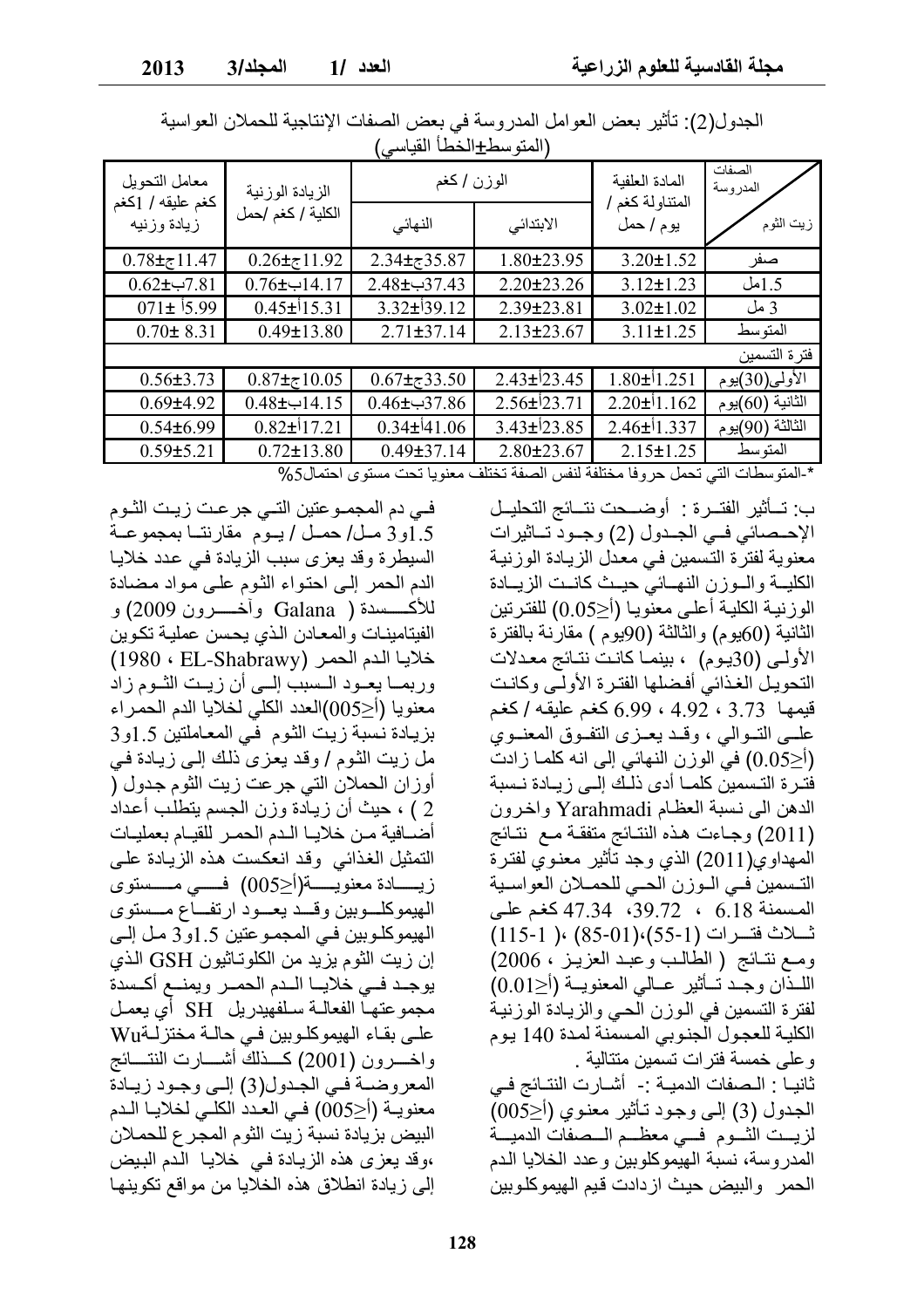مجلة القادسية للعلوم الزراعية

عصير الثوم ومع نتائج ( الدوسري ، 2012) الذي وجد ارتفاع معنوي في قيم الهيموكلوبين وتعداد خلايا الدم البيض عند تجريعه ( 1 3، و5)% مستخلص الثوم للأغنام العراقية المحلية

في نخاع العظام إلى جهاز الدوران بسبب تأثير بعسض العوامسل الهرمونيسة (Hassan و Youssef ، 2007 ) ، وجباءت هيذه النتسائج متفقــة مــع نتــائج Ahmed وأخـرون( 2009) الذين أشآروا إلـَّى وجود تـأثير معذويُ لعصير الثوم فسي قسيم الهيموكلوبين السدم لعجول الجاموس عند استخدام 2.5% /كغم علف/يوم

|                                           | معدلات بعض الصفات الدموية                         |                                     | جدويںر          |
|-------------------------------------------|---------------------------------------------------|-------------------------------------|-----------------|
| عدد خلابا الدم<br>$^3$ البيض(10 $^3$ املم | عدد خلابا الدم<br>الحمر اء(10°/ملم <sup>3</sup> ) | تركيز الهيموكلوبين<br>$($ غم/100مل) | المعاملات       |
| $0.69 \pm 10.015$                         | 0.09± $\leftarrow 6.095$                          | $0.19$ ب $-7.27$                    | سيطر ة          |
| $0.46\pm$ 11.87                           | $0.08\pm 7.111$                                   | $0.18 \pm 8.35$                     | 1.5مل زيت الثوم |
| $0.53\pm12.091$                           | $0.06 \pm 7.86$                                   | $0.19\pm$ 8.56                      | 3مل زيت الثوم   |
| $0.56 \pm 11.32$                          | $0.076 \pm 7.02$                                  | $0.186 \pm 8.06$                    | المتوسط         |

|  |  | جدو ل( 3) : تأثير  زيت الثو م  في معدلات بعض الصفات الدموية |  |  |  |
|--|--|-------------------------------------------------------------|--|--|--|
|  |  |                                                             |  |  |  |

\*-المتوسطات التي تحمل حروفا مختلفة لنفس الصفة تختلف معنويا تحت مستوى احتمال5% .

ثالثـــا: الــصفات الكيموحيويـــة :- كمـــا يلاحــظ جدول( 4 ) قيم البروتين الكلي ضمن المدى الطبيعي لدم الحملان حيث لم يكون لزيت الثوم تـأثيرا معنويـا فـي تلـك القـيم ، وجـاءت النتـائج متفقــة مــع Ahmed وأخــرون(2009) الــذين أشاروا إلى عدم وجود نـأثير معنوى من استخدام عصير الشوم بنسبة 2.5% /كغم علف في علائق تسمين عجول الجاموس في قيم البروتين الكلي وتشير النتائج المعروضة في الجدول (4) إلى وْجُودْ تَـأْثير مَعْنُوي(أ≤0.05) لزيت الثوم في في نسبة الكولسترول والكلسريدات الثلاثية في الـدم حيث انخفـضت معنويـا(أ≤0.05) قيم الكولسترول بزيادة كمية زيت الثوم المجرع للحيوانـات فـي المعـاملتين الثانيـة (1.5مـل زيـت الثوم/ حمل) وْالثَّالثَّة( 3مل زيت الثوم/ حمل ) والأولى (السيطرة) والثالثة بنسبة33.11% و14. 23%علــي التــوالـي ، مقارنـــة بالمعاملـــة الأولسي (معاملية السليطرة)، كميا انخفيضت معنويـا(أح0.05) قـيم الكليـسريدات الثلاثيــة فـي المعاملتين الثانيسة والثالثسة مقارنسة بالمعاملسة الأولسي (السسيطرة ) ، وربمـا يعـزى سـبب الانخفاض المعنوى في قبيم الكولستزول والكليسريدات الثلاثيــة ، إلــى إن الشوم يحتــوى علىي المادة الفعالية الالسين والتبي بدورها تثبط إنتـاج الأحمـاض الدهنيـة والمرافقـات الإنزيميـة المختزلة في الكبد والتي تساعد في تصنيع الكولسترول في الكبد والذي بدوره يمنع زيادة تكوين الكولسترول والكلسيريدات الثلاثية بفعل

تثبيطه لعمل مجموعة إنزيمات الثايول (thiol) A متشسل إنسسريم Cho) HMG-CoA وXu 20000) في الكبـد ،أو إن احتـواء الشوم علـي الكبريت العضوى المذى يعمل علمى تثبيط فعالية إنزيم Cyclooxygenase في الجسم لكون هذا الإنـزيم مـسؤول عـن رفـع تركيـز الكولسترول في الجسم (Milner وSchaffer ،1997)،أو قد يعود السبب إلىي أن الثوم يثبيط hydroxyl methyl glutaryl CoA إنزيم 1996) وجاءت النتائج متفقة مع نتـائج-El Hosseiny وأخرون(2000) اللذين الاحظوا عند تغذيـة 60 ملغـم مـن الشوم/كغـم وزن حـي لإنــاث مــاعز الزرابــي فــي الثلـث الأخيـر مـن الحمـل ، انخفـض معنويــا قـبم الــدهن الكلــى والكولسنرول مقارنية بعليقيه السيطرة، ومع نتائج Chaves وأخرون (2008)،الذين أشاروا إلـيّ وجـود تـأثير معنـوي فـي قـيم الكلـسريدات الثلاثيــة فــي دم الحمــلان الناميــة المغـذاة علــي عليقه تحتوى على200 ملغم زيت الثوم /كغم علف مقارنـة بمعاملـة السبطرة ، ومتفقـة مـع مـا أشار إليـه Kholif وأخرون، (2012) الَّذين لاحظوا انخفاض معنوي في قيم الكولسترول والكلسر يدات الثلاثيسة فسى المساعز الدمسشقى المغـذي علــي عليقــه( ســيطرة + 2مـل زيـتٌ الثوم/ر أس/يوم) كذلك بينت النتائج في الجدول (4) عـدم وجـود تــأثير لزيـت الثّـوم فــي قـيم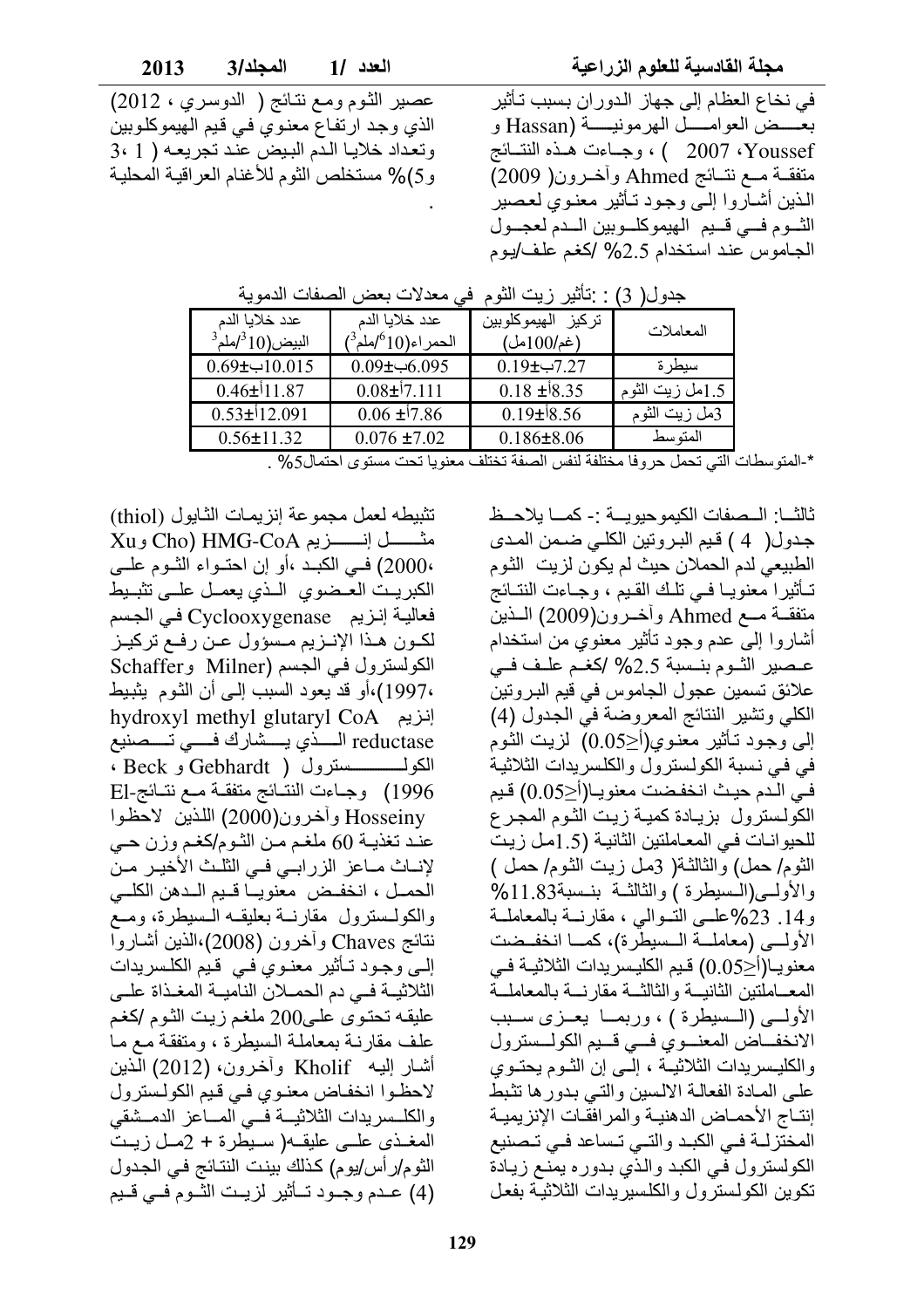مجلة القادسية للعلوم الزراعي

2013 المجلد/3 العدد /1

> الكلوكوز ، في المعاملات الثلاثة صفر ، 1.5و 23 مل زيت الثوم ، وجاءت هذه النتائج متفقة مسع نتسائج Chaves وأخبرون (2008)،السذين أشاروا إلى عدم وجود تأثير معنوي لزيت الثوم

فـي قـيم كلوكـوز الـدم للحمـلان الناميـة المغـذاة علـي عليقـه تحتـوي علـي200 ملغـم زيـت الثـوم /كغم علف مقار نة بمعاملة السبطر ة.

| الجدول (4): تأثير زيت الثوم في بعض الصفات الكيموحيوية  (المتوسط الحسابي  ±الخطا القياسي) |  |  |
|------------------------------------------------------------------------------------------|--|--|
|------------------------------------------------------------------------------------------|--|--|

| الكلو كو ز<br>(ملغم/100مل) | الكليسير يدات ثلاثية<br>(ملغم/100 مل) | الكولستر ول<br>(ملغم/100 مل | البروتين الكلى<br>(غم/100 مل) | عدد<br>المشاهدات | الصفات<br>المدروسة<br>المعاملات |
|----------------------------|---------------------------------------|-----------------------------|-------------------------------|------------------|---------------------------------|
| $5.65 \pm 59.86$           | $1.44\pm$ 33.68                       | $2.58\pm$ 41.57             | $0.68 \pm 6.98$               |                  | السيطر ة                        |
| $5.39 \pm 60.05$           | 29.75ب±1.22                           | $1.88 \pm 36.24$            | $0.81 \pm 6.83$               |                  | 1.5مل زيت الثوم                 |
| $5.12 \pm 60.13$           | $0.87 \pm 24.39$                      | $1.48 \pm 31.95$            | $0.93 \pm 7.04$               |                  | 3مل زيت الثوم                   |
| 60.01                      | 29.27                                 | 36.58                       | 6.95                          |                  | المتو سط                        |

\* المتوسطات التي تحمل حروفا مختلفة ضمن العمود الواحد تختلف معنويا (أ $\leq 0.05$ ).

ruminant diets (B) nutrients microbial safety and immunity, effect of diet supplemented with lemon, onion and garlic fed to growing buffalo calves. World  $J. Agri. Sci., 5(4): : 456-465.$ 

- Ankri , S. and D. Mirelman (1999) . Anti microbial properties of allicin from garlic . Microbes Infect , 2 : 125-129.
- Block, E. (1985). The chemistry of garlic and onions, Sci. Am. 252: 94-99.
- Burits ,C.A.and E.R. Ashwood . (1999). A Textbook of Clinical chemistry 3 and Ed . W.B. Saunders P: 826-835.
- Busquet,M. Calsamiglia , S. Ferret, A. Cardozo,P.W. Kamel,C. (2005).Effect of cinnamaldehyde and garlic oil on rumen microbial fermentation in a dual flow continuous culture J. Dairy Sci. 88(7): 2508-2516 .
- Busquet M, Calsamiglia S, Ferret A, Carro MD, Kamel C.(2005). Effect of garlic oil and four of its compounds on rumen microbial

المصادر

- الخواجة، على كاظم ، الهام عبدا لله وسمير عبد الأحد (1978) التركيب الكيميائي والقيمة الغذائية لمواد الأعلاف العراقية . نشرة صادرة عن قسم التغذية مديرية الثروة الحيوانية ، وزارة الزراعة والإصلاح الزراعي <sub>.</sub> جهورية العراق.
- الدوسري ، أسماء وجيه جمعة (2012) دراسة تَأْثِير المستخلص المائي للثوم والزنجبيل على بعض الصفات الفسلجية والبايوكيميائية لفروج اللحم والأغنام العراقية المحلية مجلة الانبار للعلوم  $-214$ : 1 البيطرية المجلد (5) العدد . 223
- الطالب ، على عبد الغني وأسامة عبد الغنى عبد العزيز (2006) تأثير فترات التسمين في وزن وقياسات الجسم والنتنبؤ بالزيادة الوزنية الكلية في عجول الجنوبي . مجلة  $.25 - 20 : (1)$ 34 زراعة الرافدين 34
- الممهداوي، مز هر كاظم (2011) تأثير استخدام مستويات مختلفة من البر وتين في العليقة وفترة التسمين على أبعاد الجسم في الحملات العراقية مجلة ديالي للعلوم الزراعية،1(1):38-50.
- Ahmed,A.A.; N.I. Bassuony ;E.S.Awad;A. M.Aiad and S.A. Mohamed. (2009). Adding utilization natural juice of vegetables and fruitage to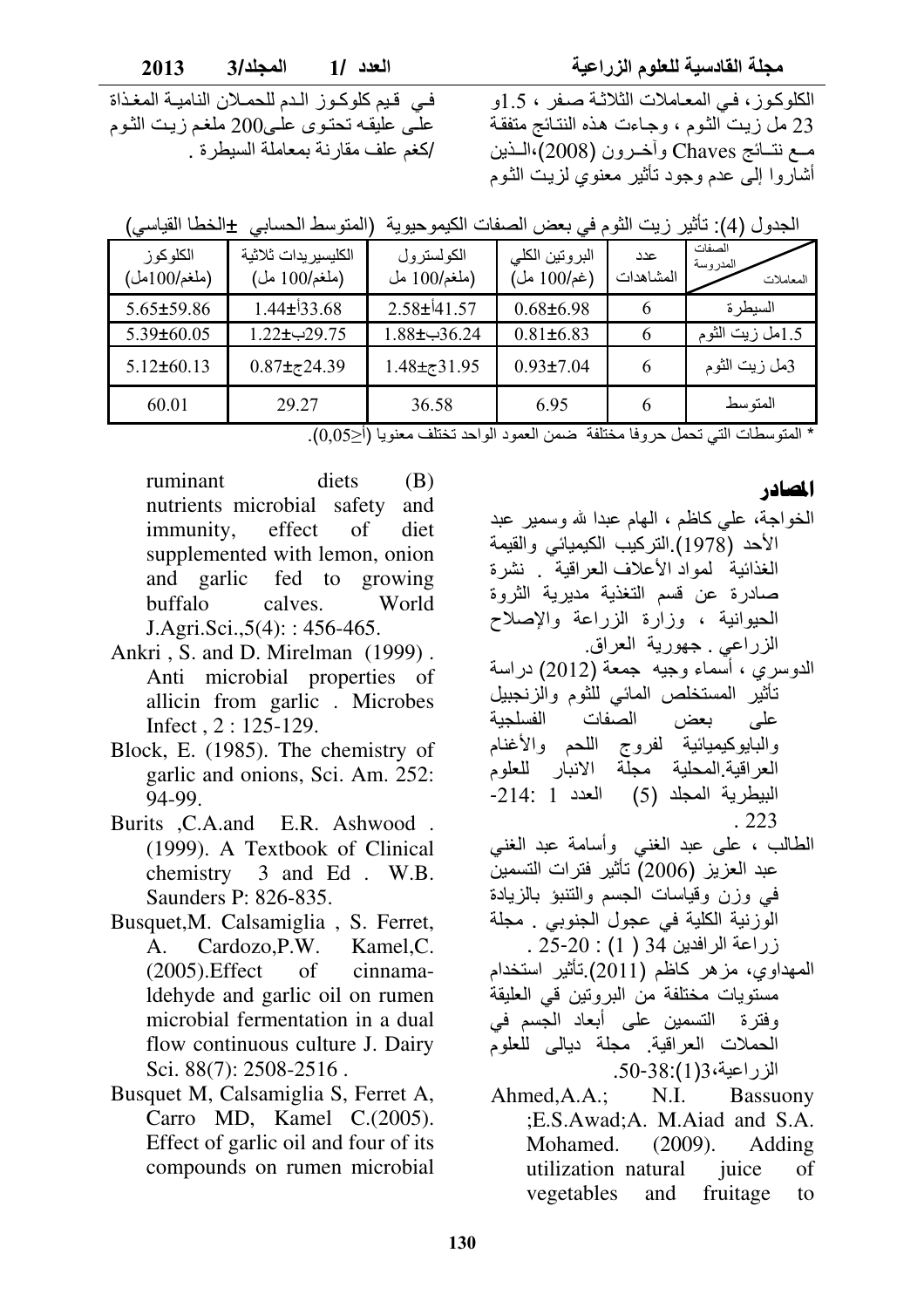- Egypt Vet. med. Association.,  $40 (3): 97 - 106$ .
- El-Hosseiny ,H., M.Sabbah, M.Allam ,S.A.El-Saadany, A.M.Abdel-Gawad and A. M. Zeid. (2000). Medicinal herbs and plants as feed additives for ruminant.2-Effect of using Some medical herbs on growth performance of Zarabi kids .Proc, Conf, .Anim. Prod.,Kafr El-Sheikh , Egypt, page ,189 .
- Galana A, Marquez MF(2009). Peroxy-radical scavenging activity of garlic:2 propenesulfonic acid versus Allicin. J. Phy. Chem., 113: 16077-16081 .
- Gebhardt , R. and H. Beck , (1996) . Differential inhibitory effects of garlic- derived organ sulfur compounds on cholesterol biosynthesis in primary rat hepatocyte cultures. Lipids., 31: 1269-1276.
- Ghosh , S. ; Mehla , R. K ;. Sirohi S. K. and Roy , B. (2010) . The effect of dietary garlic supplementation on body weight gain, feed intake, feed conversion efficiency, faecal score, faecal coliform count and feeding cost in crossbred dairy calves . Trop Anim. Health Prod., 42 : 961–968.
- Gupta , A .D, Dhara PC, Dhundasi S . A, Das KK.(2009). Effect of garlic on sub chronic exposure of heavy metal (nickel II and chromium VI) on blood glucose level and hepatic antioxidant status in male albino rats. J Basic Clin Physiol Pharmacol., 20(1): 89–97.
- Hassan, M. S. & Youssef, B. A. (2007). Productive,

fermentation., J Dairy Sci.;88(12):4 393-404.

- Carla, R. Soliva1, Sergej L. Amelchanka, Ste´phane M. Duval and Michael Kreuzer (2011). Ruminal methane inhibition potential of various pure compounds in comparison with garlic oil as determined with a rumen simulation technique (Rusitec) British Journal of Nutrition .106: 114–122 .
- Cardozo P.W., Calsamiglia S., Ferret A., Kamel C.,( 2005) . Screening for the effects of natural plants extracts at different pH on in vitro rumen microbial fermentation of a highconcentrate diet for beef cattle. J. Anim. Sci., 83:2572-2579.
- Chaves , A. V. . Stanford, K Dugan, . M.E.R. Gibson, L.L. Mcallister , T.A. Van Herk , F. Benchaar , C. (2008). Effects of cinnamaldehyde, garlic and juniper berry essential oils on rumen fermentation , blood metabolites growth performance , and carcass characteristics of growing lambs. Livestock Science, 117 : 215–224 .
- Cho,S.B.H. and Xu, (2000) . Effect of allyl mercaptan and various allium-derived compounds on cholesterol synthesis and secretion in Hep-G2 cell , Comp. Bio. chem. . Physiol . C: Pharmacol .Toxicol .Endocrinol., 126: 195-201 .
- Duncan, D.B. (1955). Multiple range and multiple "F"teste, Biometrics.11:1-42.
- EL-Shabrawy,O.(1980). Some toxic effects of onions and garlic. J.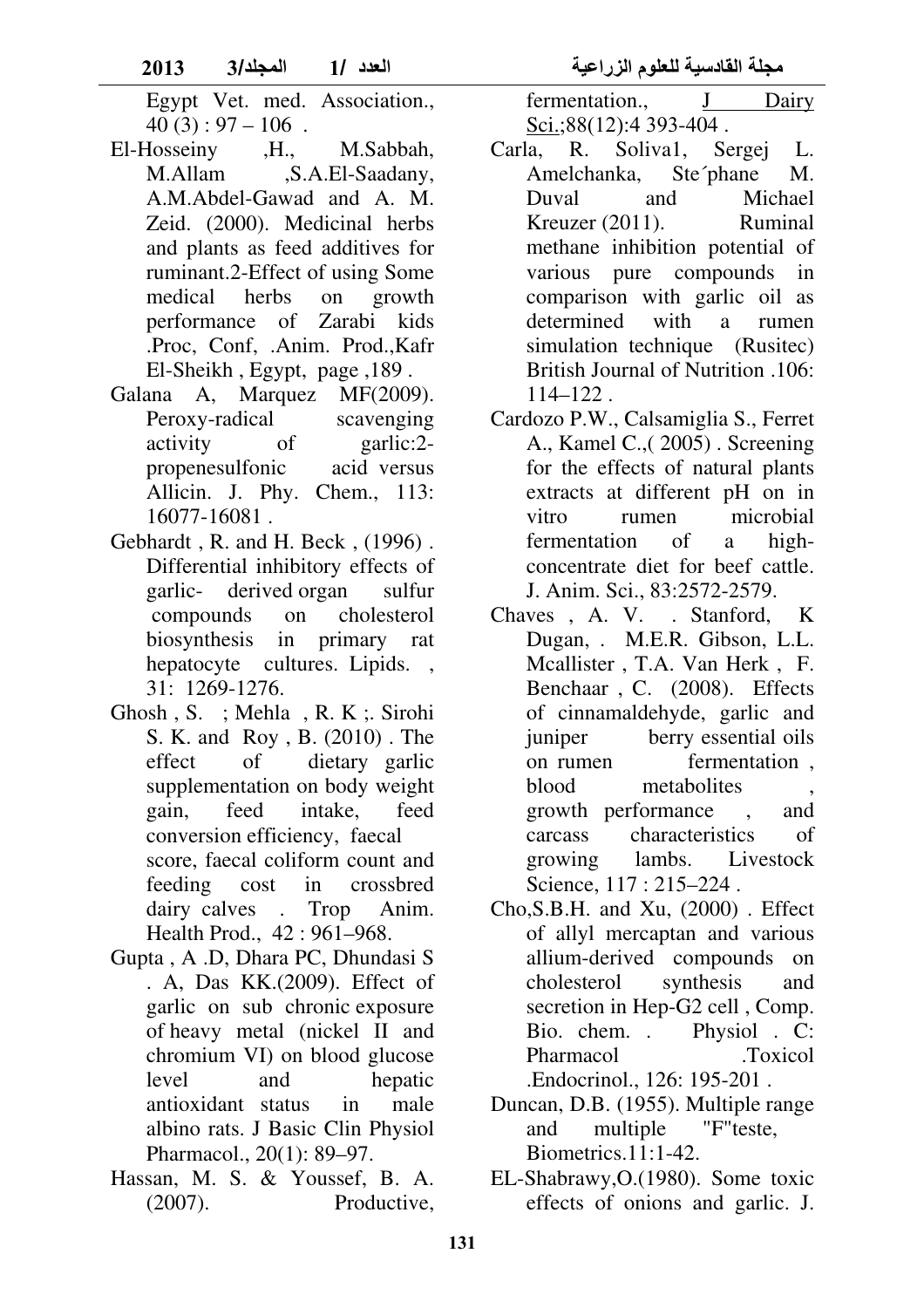- NRC. (1994). Nutrient Requirements of sheep.National Res,Council National.
- Reitman, S. and S. Frankel (1957). Calorimetric method for the determination cf serum glutamic-oxaloacetic and glutamic-pyruvate transaminase. Ann. J. Clin . Pathol., 28:56-63.
- SAS ,(2000). system under PC DOS, Institute, Inc, NC.,U.S.A.
- Schalm ,O.W., N.C. Jain and E.S. Corroill. 1975. Veterinary Haemotology. 3.ed Fundamentals of Clinical Chemistry. Saunders.
- Sigma chemical Co (1990) Quantitative determination of cholesterol in high density lipoprotein (HDL) fraction of serum or plasma .Tech bull. No. 356.St . Louis
- Swati N. Yendigeri ,T.S. , Gupta, A.D.,.Dhundasi ,S. A. and. DAS , K.K . (2012) . Effect of garlic (Allum Sativum) on hematology and erythrocyte antioxidant defense system of albino rats exposed to heavy metals (nickel II & Chromium VI) Indian J Physiol Pharmacol;  $56(2)$ : 137-146 .
- Steel.R.G and J.H. Terrie.(1960). Principle and procedures of statistics. McGraw R.G.and J.H Book Co .Inc. N.Y.
- Tabance, N., B. Bedir, N. Kirimer, K.H. Baser, SI. Khan, M.R. Jacob and l.A. Khan, 2003. Antimicrobial compounds from

physiological and immunological effect of Using some natural feed additives in Japanese quail. Egyptian Poult. Sci., 27(2):557- 581.

- Khalesizadeh, A . ; Vakili, A.; Mesgaran , M. D.; and Valizadeh , R. (2011) . The effects of garlic oil (allium sativa), Turmeric Powder (Curcuma longa Linn) and Monensin on total apparent digestibility of nutrients in baloochi lambs . World Academy of Science, engineering and Technology 59 : 915-917.
- Kholif S. M. ; Morsy T.A. ; Abdo M.M. ; Matloup O.H. and Abu El-Ella A.A. (2012) Effect of supplementing lactating goats rations with garlic, Cinnamon or ginger oils on milk yield, milk composition and milk fatty acids profile . J Life Sci, 4(1): 27-34 .
- Klevenhusen,F. ; Zeitz,J.O. . Duval, S. Kreuzer, M. Soliva ,C. R. (2011) garlic oil and its principal component diallyl disulfide fail to mitigate methane, but improve digestibility in sheep Anim Feed Sci. and Tech. 166( 167) :  $356 - 363$ .
- Kongmun, P .; Wanapat ,M.; Pakdee ,P.; Navanukraw,C. and. Yu Z.(2011) . manipulation of rumen fermentation and ecology of swamp buffalo by coconut oil and garlic powder supplementation Livestock Science 135 (2011) 84–92.
- Milner, J.A .and E.M.Schaffer .(1997). Cyclooxygene .Mediated formation of 7,12-